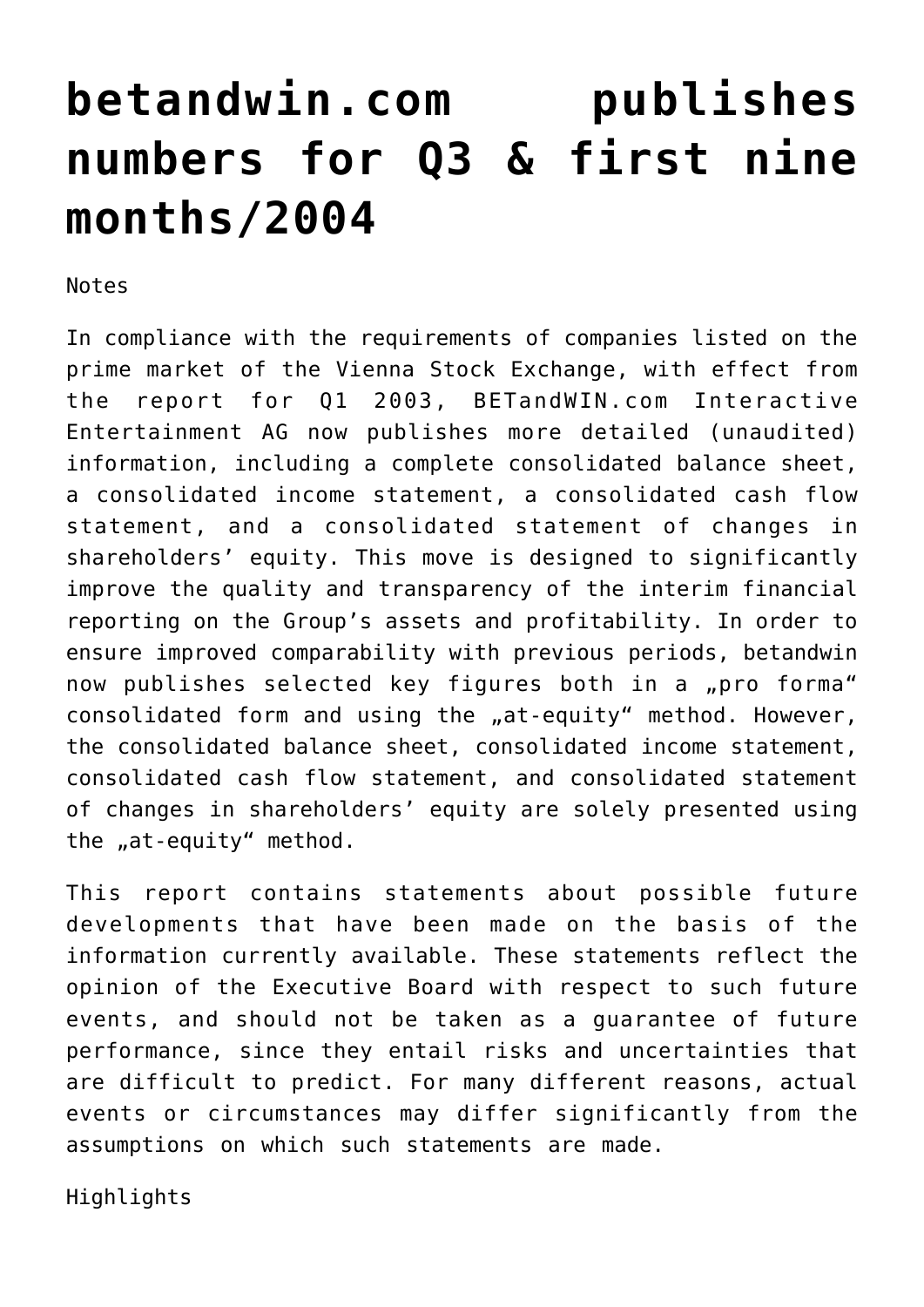### **Q3 2004** (pro-forma consolidated)

- New record quarterly turnover of almost EUR 222 million, up 154%
- Net winnings after commission and taxes of EUR 11.5 million more than doubled compared to Q3 2003, up 123% (despite favourable results for customers)
- EBITDA of EUR 1.1 million, up 21%
- 900,000 registered customers as of 30 September 2004

**First nine months of 2004** (pro-forma consolidated)

- Turnover of over EUR 542 million doubled compared to same period the previous year, up 97% and 115%\* respectively (first nine months of 2003 adjusted for third-party turnover)
- Net winnings after commission and taxes of EUR 32 million, up 90% and 131%\* respectively (first nine months of 2003 adjusted for third-party turnover)
- 200,000 active sports betting customers in Q1-3 compared with 126,000 new active sports betting customers
- Liquid assets of EUR 29 million as of 30 September 2004 up 23%

Development of business in third quarter of 2004

# **New record quarterly turnover of almost EUR 222 million, up 154%**

betandwin increased turnover from its betting and casino operations as well as lottery games to EUR 221.641 million after a turnover of EUR 87.249 million in the same period the previous year. (Note: further games were added to the soft games product portfolio in November 2004. Consequently, the former product area of lottery games is reported along with games like bingo under "Games" with effect from the Q4 report.) This represents a rise in turnover of EUR 134.392 million, or 154%.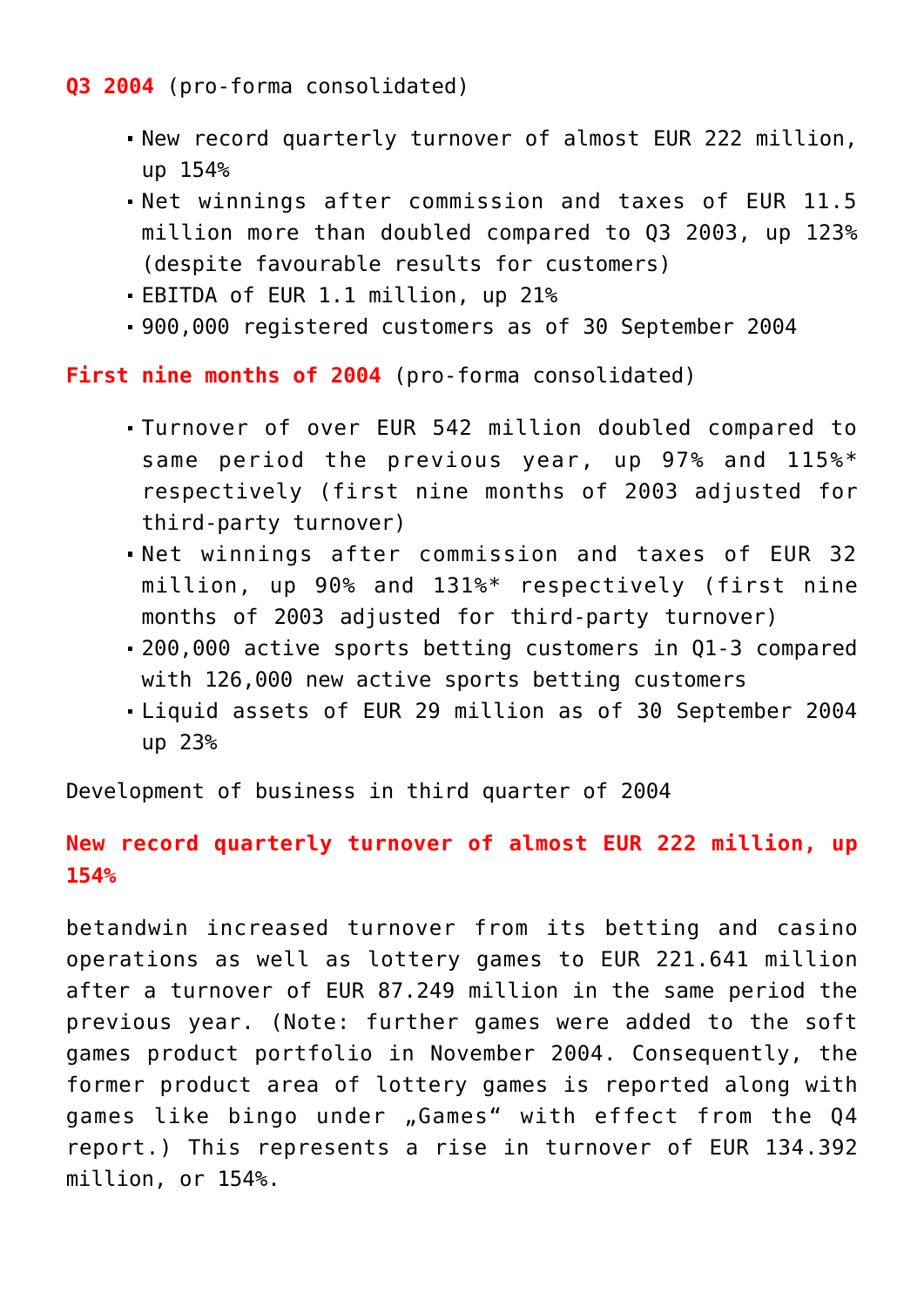Mainly due to the successful acquisition and retention of new customers in connection with the 2004 European Soccer Championships, the development of turnover from betting operations totalled EUR 96.215 million, equivalent to an increase of EUR 63.962 million, or 198.3% (Q3 2003: EUR 32.253 million).Casino operations also developed satisfactorily, as did lottery games, which also reported record turnover. Turnover from casino operations totalled EUR 120.161 million (Q3 2003: EUR 53.866 million, up EUR 66.295 million, or 123.1%). Lottery games, on the other hand, generated net winnings of EUR 5.265 million (Q3 2003: EUR 1.130 million, up EUR 4.135 million, or 365.9%).

**Net winnings after commission and taxes of EUR 11.5 million more than doubled compared to Q3 2003, up 123% (despite favourable results for customers)**

Net winnings after commission and taxes from betting and casino operations as well as lottery games amounted to EUR 11.496 million in the third quarter of 2004 (Q3 2003: EUR 5.163 million, up EUR 6.333 million, or 122.7%).

From a bookmaker's perspective, the outcome of soccer matches at the end of the reporting period were disadvantageous, impacting net winnings after commission and taxes from betting operations during the period under review. During the last ten days of September, the qualifying rounds of international European soccer competitions such as the UEFA Champions League were frequently won by favourites. In the third quarter of 2004, net winnings after commission and taxes totalled EUR 7.833 million (Q3 2003: EUR 3.348 million, up EUR 4.485 million, or 134%).

Net winnings after commission and taxes from casino operations doubled compared to the same period the previous year to EUR 3.351 million (Q3 2003: EUR 1.690 million, up EUR 1.661 million, or 98.3%). Lottery games, on the other hand, generated net winnings of EUR 0.312 million (Q3 2003: EUR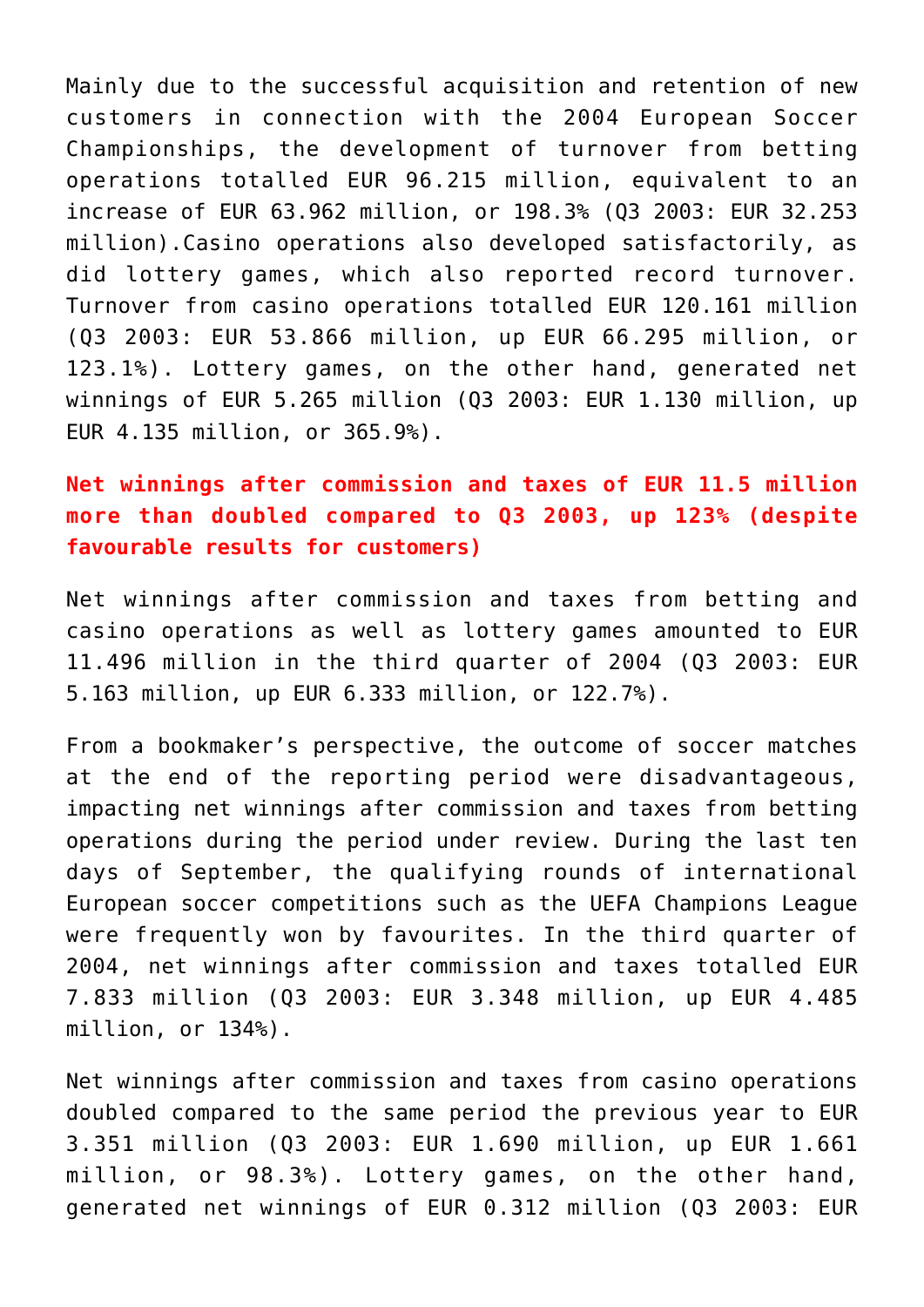0.125 million, up EUR 0.187 million, or 149.6%).

The net winnings margin after commission and taxes from betting and casino operations and lottery games was 5.2% (Q3 2003: 5.9%). Due to the customer friendly outcomes of certain soccer matches at the end of the reporting period, the net winnings margin after commission and taxes from betting operations declined to 8.1% (Q3 2003: 10.4%). The net winnings margin from casino operations was 2.8% (Q3 2003: 3.1%), that from lottery games 5.9% (Q3 2003: 11.1%). The decline in the net winnings margin after commission and taxes from lottery games was attributable to customer's different regional preferences. With an intensive marketing effort in the Scandinavian and Turkish markets, there was a steady increase in the number of players preferring lottery games, returning lower margins.

Revenues totalled EUR 12.390 million (Q3 2003: EUR 6.436 million; up EUR 5.954 million, or 92.5%). Apart from the above-mentioned net winnings after commission and taxes, they also include revenues from payment charges billed to customers, foreign currency gains, and revenues from online gaming offerings hosted and provided to third parties.

#### **EBITDA of EUR 1.1 million, up 21%**

As announced in the results for the first half of 2004, following the end of the European Soccer Championships marketing expenses were reduced as planned to around EUR 2.6 million on a quarterly basis. In line with the company's growth strategy, in the interests of gaining new customers EBITDA was deliberately expected to be negative in the second quarter of 2004, and was -EUR 1.563 million. Positive EBITDA of EUR 1.114 million was reported in the third quarter (Q3 2003: EUR 0.923 million, up EUR 0.191 million, or 20.7%).

EBIT amounted to -EUR 0.192 million (Q3 2003: EUR -0.127 million, down EUR 0.065 million, or 51.2%). Apart from an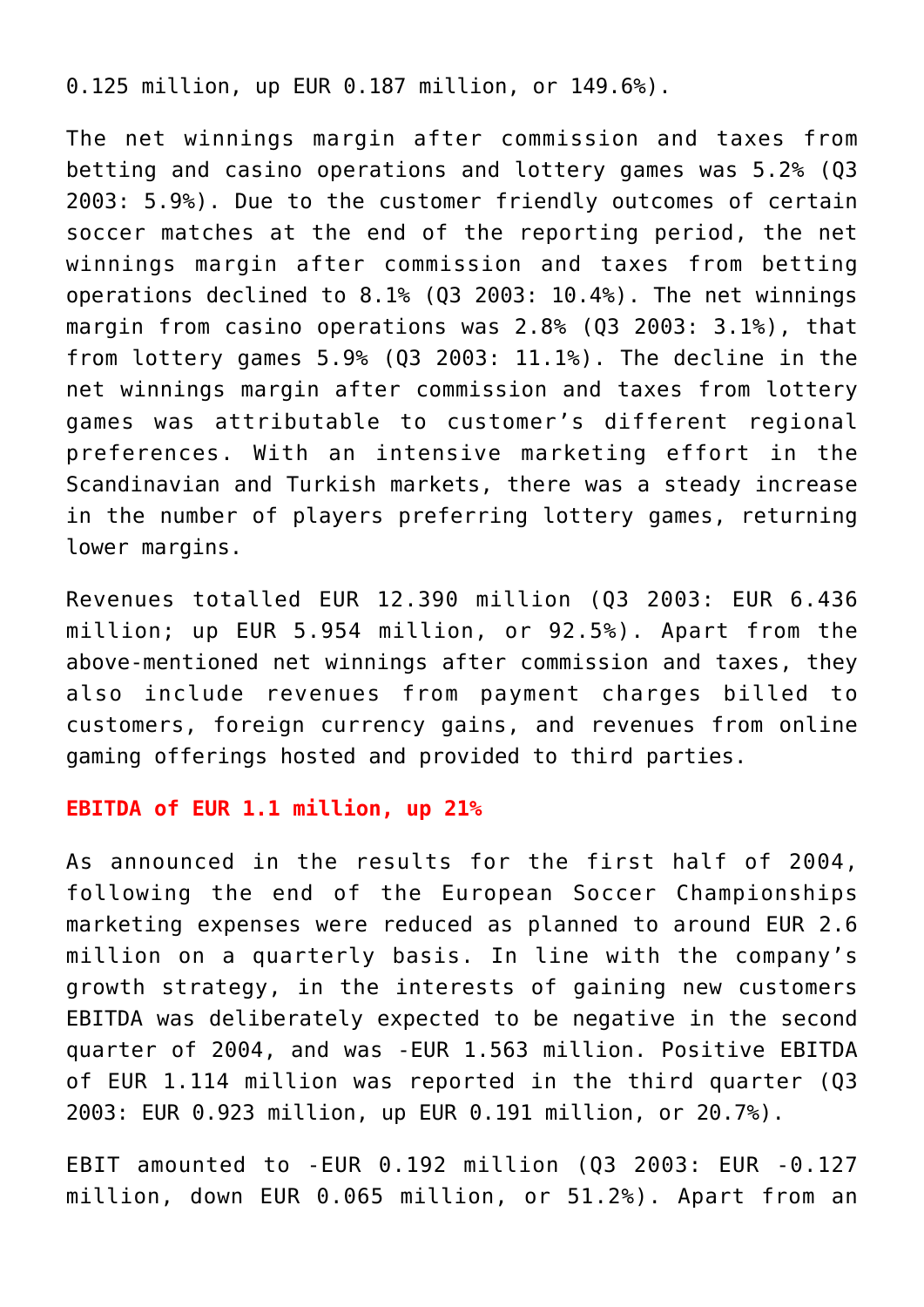increase in amortisation of goodwill for the acquisition in the second half of 2003 of Playit.com Ltd. and beteurope.com (including all associated sites), depreciation was also up as a result of investment in new computer hardware (over 100 servers now ensure a high degree of reliability).

In line with the company's communicated strategy of growth, there were significant increases especially in the areas of marketing and human resources compared to the previous year, whilst the rise in other expenses was largely in proportion to the increased volume of business. In the third quarter of 2004 expenses for human resources, marketing and other expenses totalled EUR 11.276 million as against EUR 5.513 million in the same period the previous year. This represents an increase of EUR 5.763 million, or 104.5%.

Of this amount, personnel expenses rose by EUR 0.744 million, or 44.3%, to EUR 2.424 million (Q3 2003: EUR 1.680 million). As at the reporting date of 30 September 2004, the company employed 187 people, including freelancers (30 September 2003: 139 employees, up 48).

Against the background of the company's steadily growing betting offer – up to 4,500 bets a day are currently available – five additional staff joined the bookmaking team during the quarter now ended, for instance. Due to the ongoing process of regional expansion, the Customer Support department was also further enlarged. The steadily rising number of customers makes personnel investment in the area of risk management inevitable, and additional five employees joined the internal Security Department in Gibraltar.

Marketing expenses in the third quarter of 2004 totalled EUR 5.129 million as against EUR 1.663 million in the comparable period the previous year, an increase of EUR 3.466 million, or 208.4%. Following the end of the European Soccer Championships, there was a significant decline in marketing activities directly aimed at the acquisition of new customers.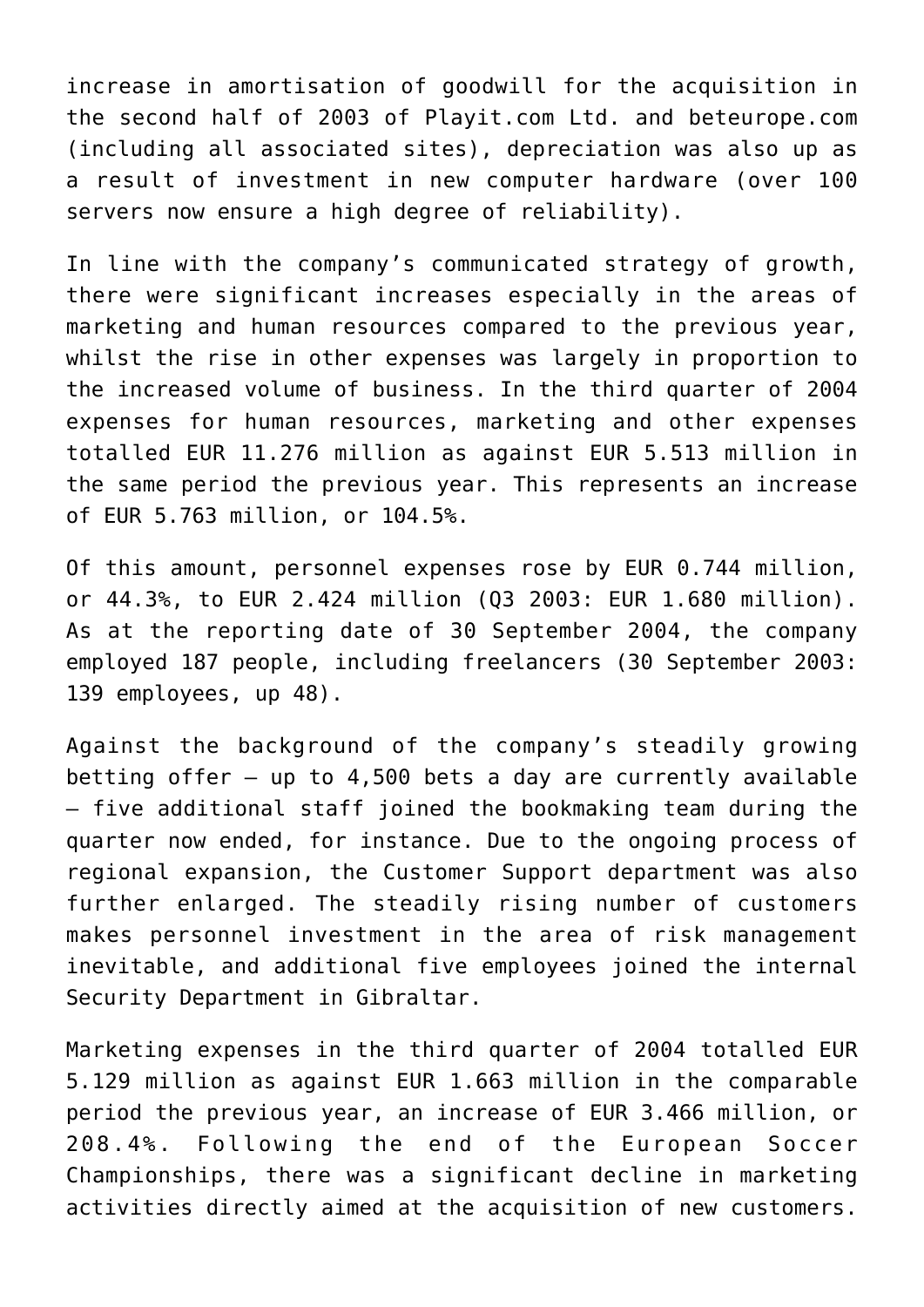In the quarter now ended the focus shifted to investments aimed at gaining new market share in the company's core target markets, such as Spain, and to activities designed to increase brand awareness. Priority will continue to be given to measures to rapidly establish betandwin as the leading online gaming brand.

Other expenses include expenses for bank charges, IT services, external odds calculation, consulting and investor relations, and increased to EUR 3.723 (Q3 2003: EUR 2.170 million, up EUR 1.553 million, or 71.6%). These increases were attributable largely to a rise in expenses directly proportional to the expanding volume of business. Expenses, such as variable licence fees for third-party software used and bank charges, for example, rose from EUR 0.370 million in the third quarter of 2003 to EUR 1.291 million, an increase of EUR 0.921 million, or 248.9%. Expenses for external odds calculation, information services and Internet data lines rose from EUR 0.302 million in the third quarter of 2003 to EUR 0.550 million, a rise of EUR 0.248 million, or 82.1%.

betandwin reported a quarterly profit before tax of EUR 0.089 million (Q3 2003: -EUR 0.047 million, up EUR 0.136 million). After taking minority interests into account, consolidated earnings after tax amounted to -EUR 0.666 million (Q3 2003: EUR -0.366 million, down EUR 0.300 million). Minority interests relate to third-party shares in the result  $-$  socalled earn-out agreements were made in connection with past investments/betandwin e.K. and acquisitions/Playit.com Ltd., beteurope.com.

#### **900,000 registered customers as of 30 September 2004**

Thanks to the satisfactory development of new user registrations in the third quarter, betandwin had a total of 899,061 registered customers as of 30 September 2004. The total number of registrations in the third quarter was 85,767 compared to 42,802 in Q3 2003, representing an increase of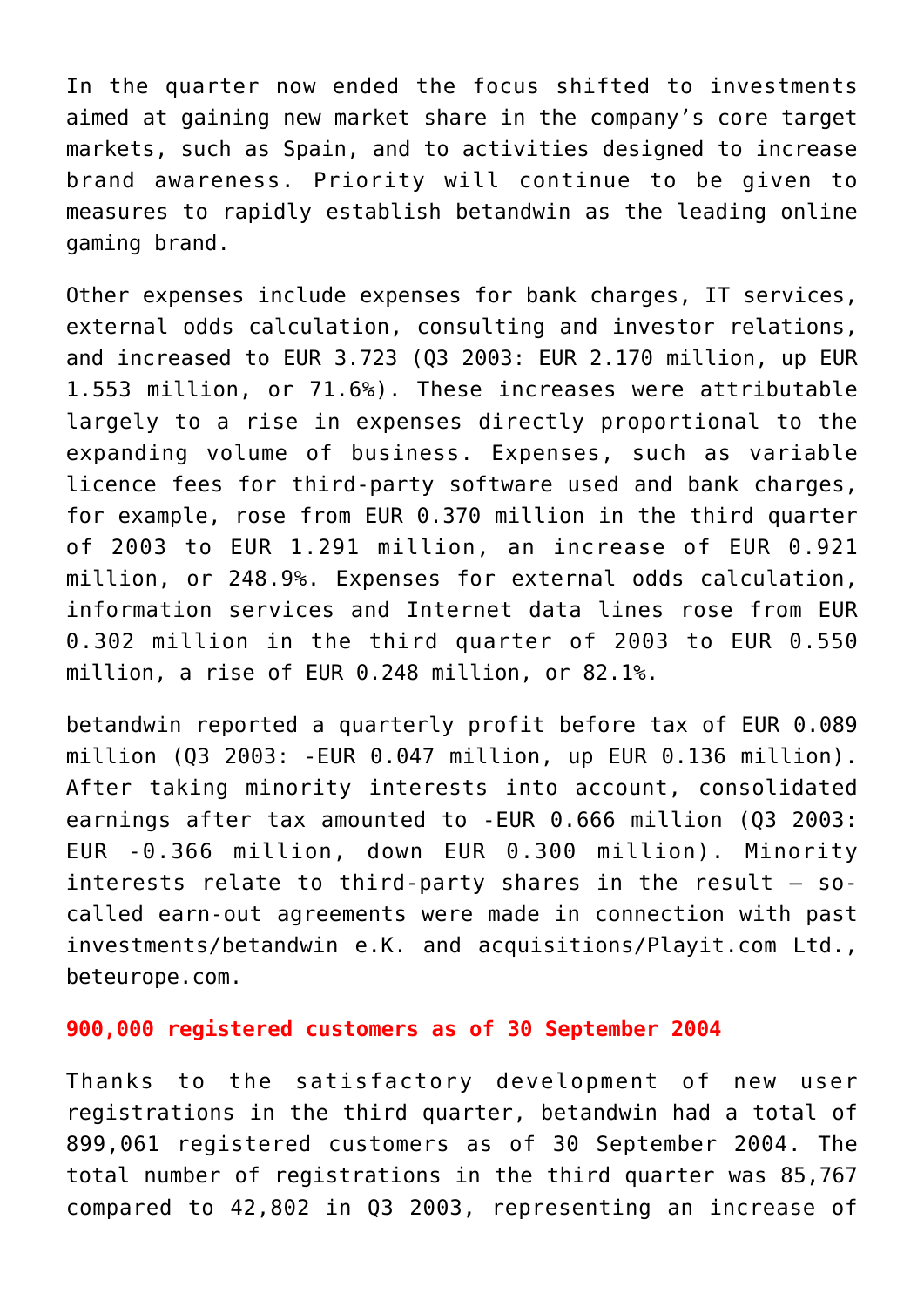42,965 registrations, or 100.4%.

The number of active sports betting customers in the third quarter of 2004 was 125,485 compared with 51,866 in Q3 2003. During the period under review, 39,555 new sports betting customers became active (Q3 2003: 22,023).

The number of sport bets was also up to 11,924,772 (Q3 2003: 5,052,182), an increase of 136%.

Development of business in the first nine months of 2004

# **Turnover of over EUR 542 million doubled compared to same period the previous year, up 97% and 115%\* respectively (first nine months of 2003 adjusted for third-party turnover)**

In the third quarter of 2004, betandwin reported a sharp increase in turnover from its betting and casino operations and lottery games to EUR 541.579 million after a turnover of EUR 274.527 million\* in the first nine months of the previous year. This represents a rise in turnover of EUR 267.052 million, or  $97.3$ %. Adjusted for third-party turnover\*  $$ turnover generated by distribution partners was also reported up until June 2003 – this meant that turnover was up EUR 290.047 million, or 115.3%.

In the first nine months of the year, turnover from betting operations totalled EUR 243.750 million (first nine months of 2003: EUR 115.977 million\*, up EUR 127.773 million, or 110.2%). Adjusted for third-party turnover\*, the increase in turnover was EUR 150.768 million, or 162.1%. Net winnings after commission and taxes from casino operations amounted to EUR 287.354 million (first nine months of 2003: EUR 155.507 million; up EUR 131.847 million, or 84.8%). The turnover for lottery games\*\* was EUR 10.475 million.

(\*) Up to and including June 2003, the key indicators reported included sports betting turnover/net winnings after commission and taxes from a contract with the distribution partner.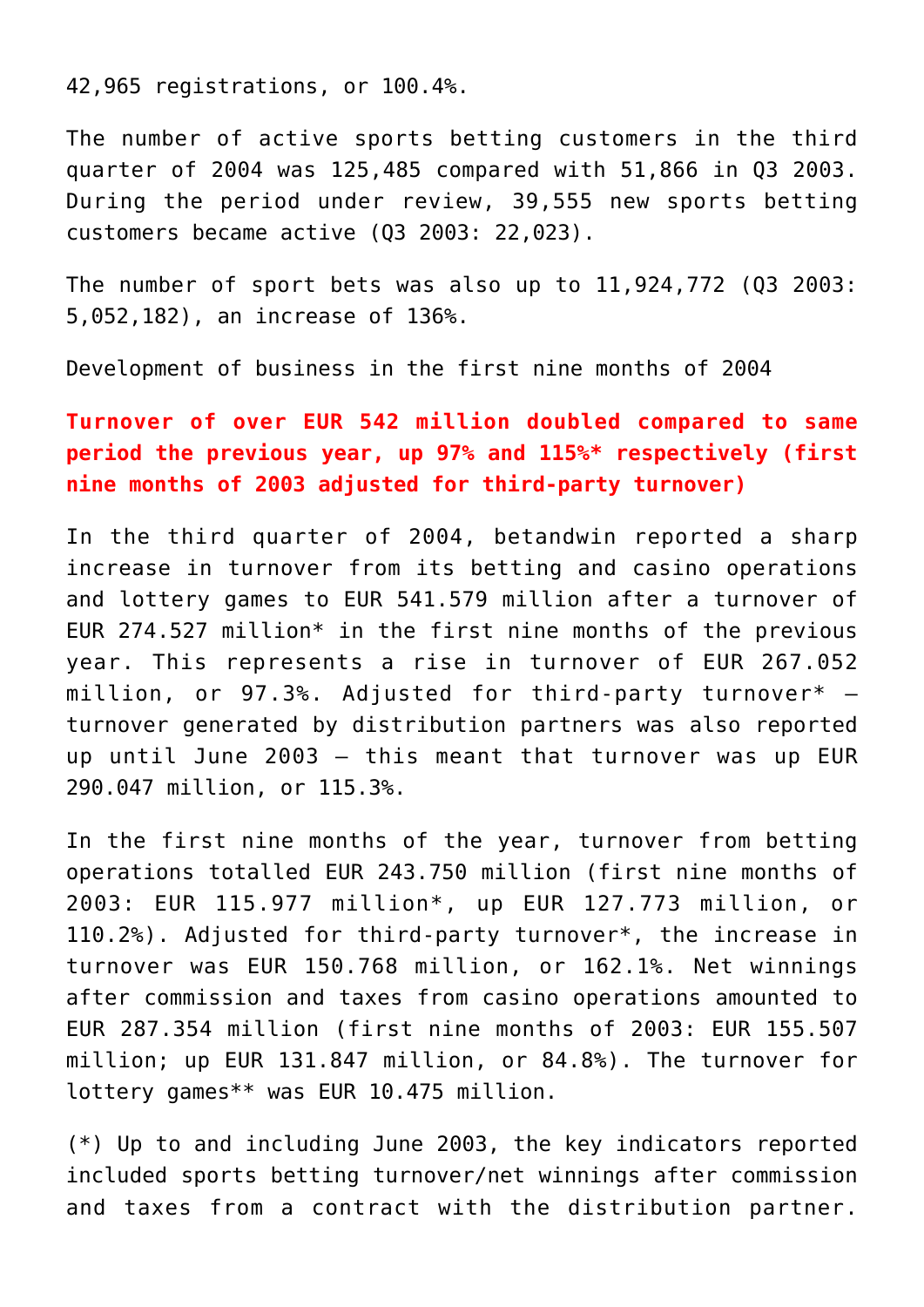Turnover from sports betting generated by the distribution partner in the amount of EUR 23.0 million was reported in the previous period along with net winnings after commission and taxes of EUR 3.0 million.

(\*\*) Lottery Games: A lottery-like product was added to the product portfolio in May 2003, initially as a pilot project. Due to the low volume of revenues generated by it, this was initially shown under casino operations, and has been separately reported only since Q3/2003.

Net winnings after commission and taxes of EUR 32 million, up 90% and 131%\* respectively (first nine months of 2003 adjusted for third-party turnover)

Net winnings after commission and taxes from betting and casino operations as well as lottery games amounted to EUR 31.762 million in the first nine months of 2004 (first nine months of 2003: EUR 16.730 million\*, up EUR 15.032 million, or 89.9%). Adjusted for third-party net winnings after commission and taxes\*, this represented an increase of EUR 17.993 million, or 130.7%.

In the first nine months of the year, turnover from betting operations totalled EUR 23.209 million (first nine months of 2003: EUR 12.313 million\*, up EUR 10.896 million, or 88.5%). Adjusted for third-party net winnings after commission and taxes\*, this represented an increase of EUR 13.857 million, or 148.2%. Net winnings after commission and taxes from casino operations amounted to EUR 7.888 million (first nine months of 2003: EUR 4.386 million, up EUR 3.502 million, or 79.8%) and for lottery games\*\* EUR 0.665 million.

The net winnings margin after commission and taxes from betting and casino operations and lottery games was 5.9% (first nine months of 2003: EUR 6.1% or 5.5% adjusted\*). The net winnings margin after commission and taxes from betting operations was 9.5% (first nine months of 2003: 10.6%, or 9.8%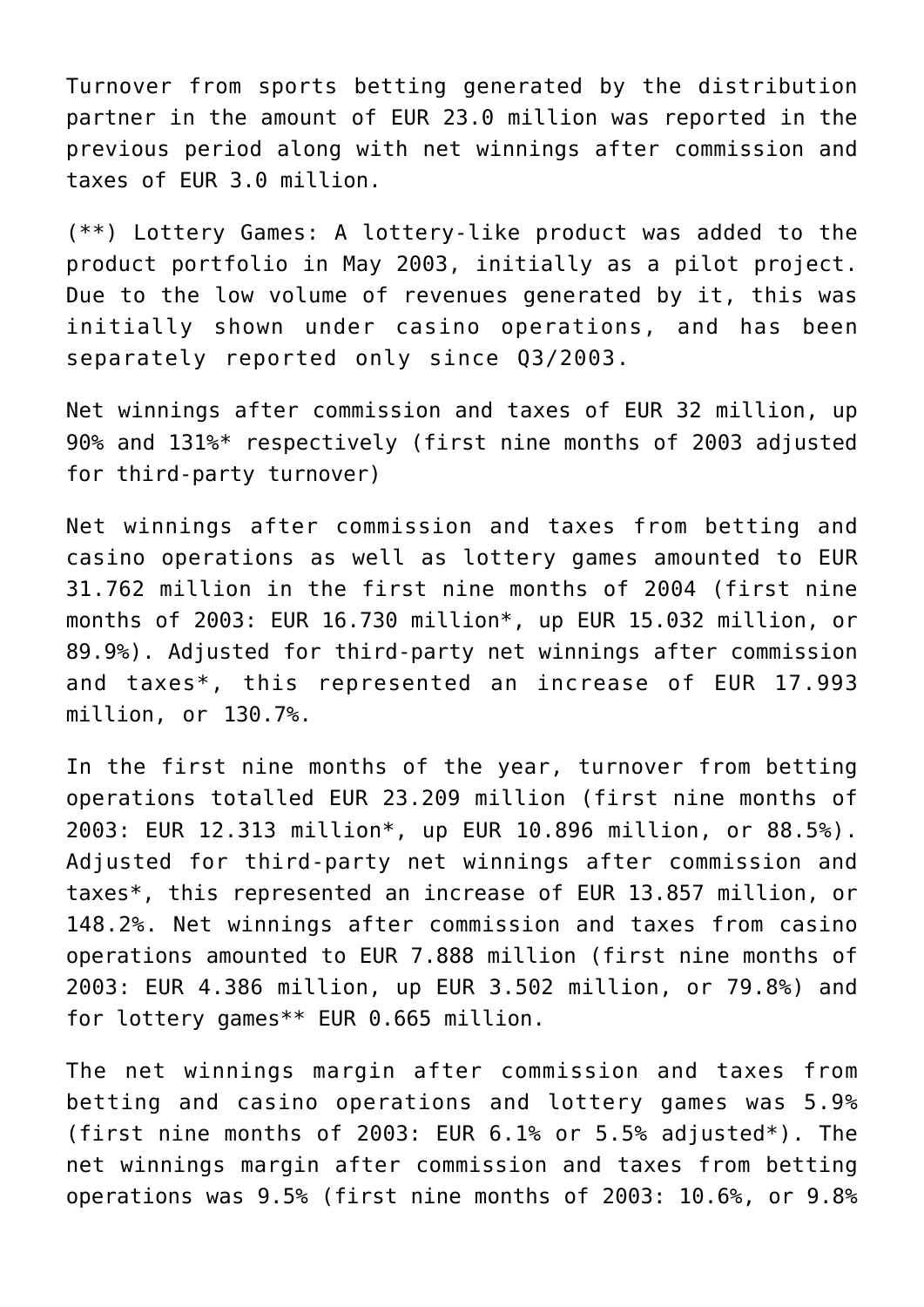adjusted), that from casino operations 2.7% (first nine months of 2003: 2.8%), and that from lottery games\*\* 6.3%.

Revenues totalled EUR 34.238 million (first nine months of 2003: EUR 19.068 million, up EUR 15.170 million, or 79.6%). Apart from the above-mentioned net winnings after commission and taxes, they also include revenues from payment charges passed on to customers, revenues from online gaming offerings hosted and provided to third-parties, and own work capitalized for software production.

EBITDA for the first nine months of 2004 amounted to EUR 2.225 million (first nine months of EUR 3.940 million, down EUR 1.715 million), with EBIT of -EUR 1.689 million (first nine months of 2003: EUR 0.522 million, down EUR 2.211 million).

Expenses for personnel, marketing and other expenses in the amount of EUR 32.013 million were in line with budget, increasing by EUR 16.885 million, or 111.6%, compared to the same period the previous year (first nine months of 2003 EUR 15.128 million).

Personnel expenses were up due to successive increases in manpower in line with the company's communicated strategy of growth, rising as budgeted to EUR 6.630 million, up EUR 1.943 million, or 41.5% (first nine months of 2003: EUR 4.687 million). Since the beginning of 2004, the number of employees including freelancers had increased by 43 persons by the reporting date of 30 September 2004.

Also in line with budget, marketing expenses in the first nine months of 2004 totalled EUR 16.224 million, as against EUR 4.631 million in the comparable period the previous year, an increase of EUR 11.593 million, or 250.3%.

Other expenses include expenses for bank charges, IT services, external odds calculation, consulting and investor relations, and increased to EUR 9.159 million (first nine months of 2003: EUR 5.810 million, up EUR 3.349 million, or 57.6%). Expenses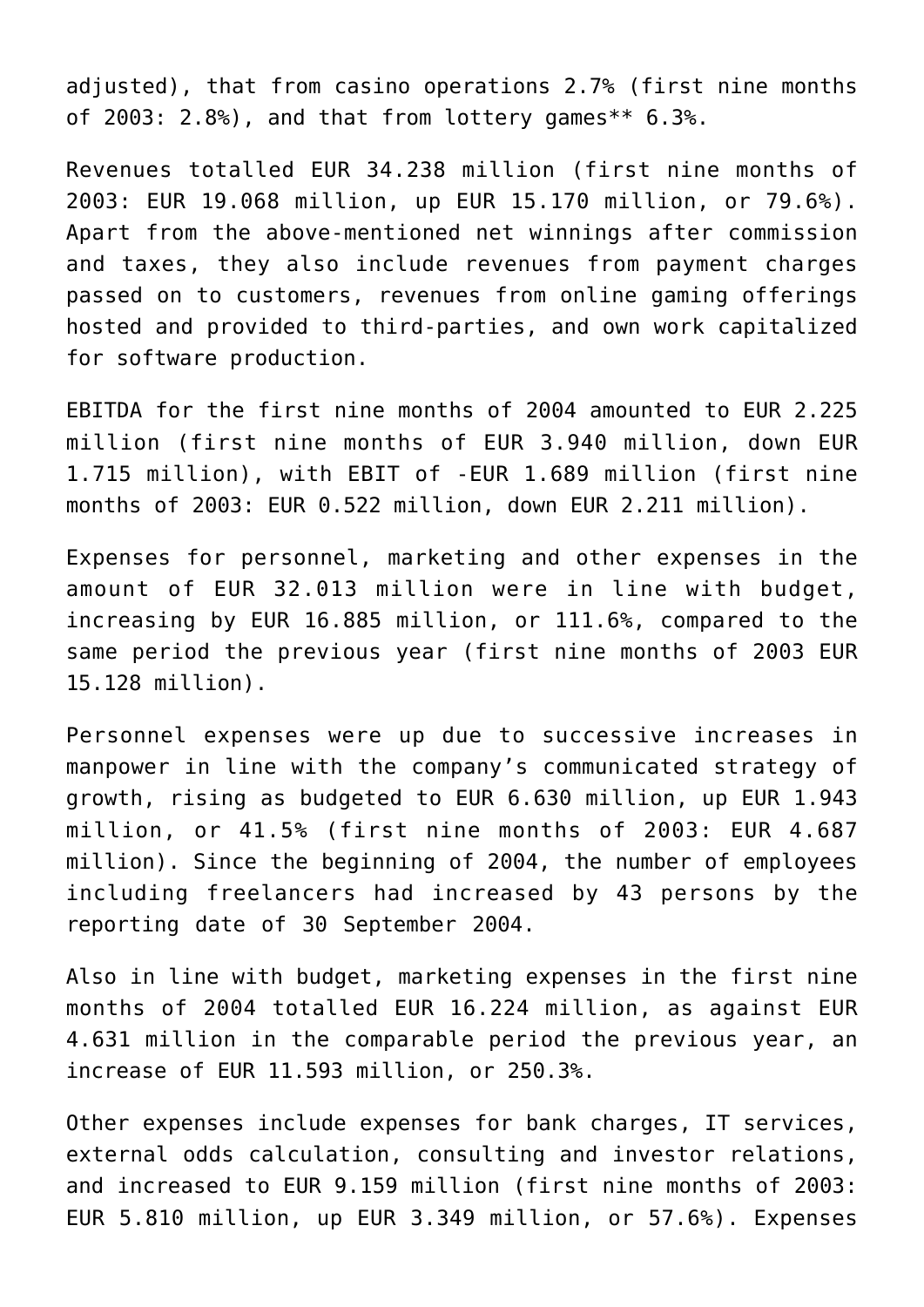directly related to the expanding volume of business included EUR 2.723 million for bank charges, (first nine months of 2003: EUR 0.978 million, up EUR 1.745, or 178.4%) and EUR 1.662 million in expenses for external odds calculation, information services and Internet data lines (first nine months of 2003: EUR 0.830 million, up EUR 0.832 million, or 100.2%). As a result of the company's regional expansion, and partly due to the opening of sales offices, expenses for rent, leasing and licence fees increased to EUR 1.440 million, up EUR 0.455 million, or 46.2% from EUR 0.985 million in the first nine months of 2003. With a greater number of staff, an increased amount of travelling, also partly due to the company's regional expansion, was reflected in expenses in the amount of EUR 0.632 million (first nine months of 2003: EUR 0.447 million, up EUR 0.185 million, or 41.4%). betandwin reported a loss before tax for the period under review of EUR 1.083 million (first nine months of 2003: profit of EUR 1.200 million, down EUR 2.283 million). Consolidated earnings after tax amounted to -EUR 4.197 million (first nine months of 2003: -EUR 0.859 million, down EUR 3.338 million).

# **200,000 active sports betting customers in Q1-3 compared with 126,000 new active sports betting customers**

In the first nine months of 2004 the number of new registrations grew to 253,380, as against 104,611 in the first nine months of 2003. This represents an increase of 148,769 registrations, or 142.2%.

At 201,247, the number of active sports betting customers almost trebled compared to the previous year (first nine months of 2003: 75,558). During the period under review, 125,603 sports betting customers became active for the first time (first nine months of 2003: 42,453).

The number of sport bets increased by 121.9% to 31,362,146 (first nine months of 2003: 14,136,381).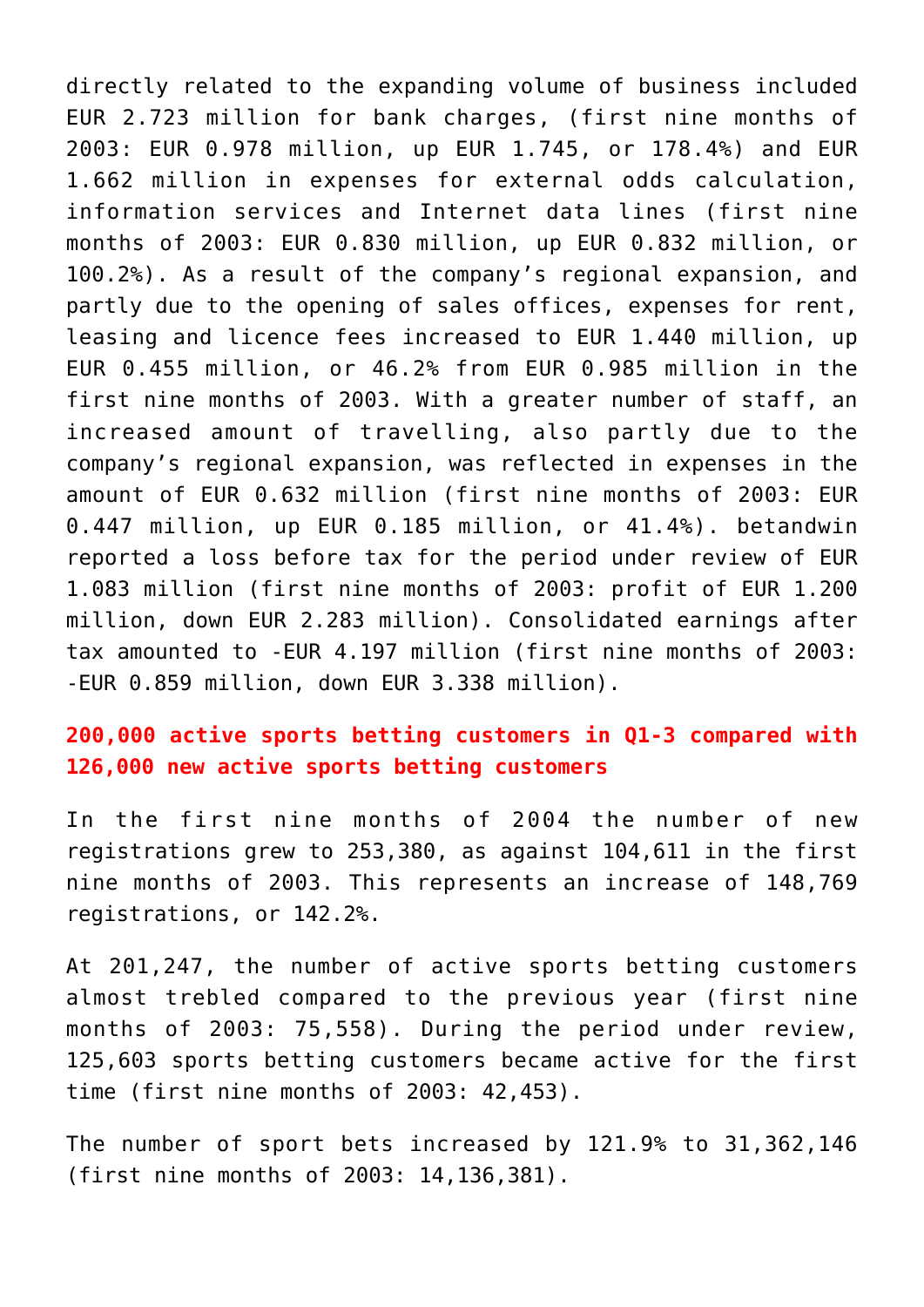#### **Liquid assets of EUR 29 million as of 30 September 2004 up 23%**

Liquid assets including short-term securities totalled EUR 28.668 million as of 30 September 2004 as compared to EUR 23.402 million as per 30 September 2003 (up EUR 5.266 million, or 22.5%). Liquid assets were up EUR 0.508 million compared to 30 June 2004, an increase of 1.8%.

#### Outlook

During the coming quarters, betandwin will consistently pursue its strategy of charted growth. Based on the promising starting positions that it has already achieved in selected markets, the company intends to gain significant market share. Particular challenges will result from the fact that in some instances implementation of comprehensive market entry and expansion plans for the EU countries in individual markets will depend on the prevailing legal conditions and strategic multipliers.

Thanks to its market development work in recent years, betandwin will still be able to seize opportunities at comparatively low cost, though time pressure is increasing continuously. With the progressive liberalisation and ensuing harmonisation of legislation within the EU economic area, over the next few years it can be assumed that the marketing pressure from international competitors with considerable financial resources will also increase in betandwin's core target markets.

betandwin therefore not only aims to achieve market penetration in defined core target markets as fast as possible, but will also attempt to enter into long-term partnerships with advertising partners of strategic interest. As a consequence, the value of the company should rise continually to the benefit of all its shareholders by steady gains in market share, albeit at the expense of short-term profits.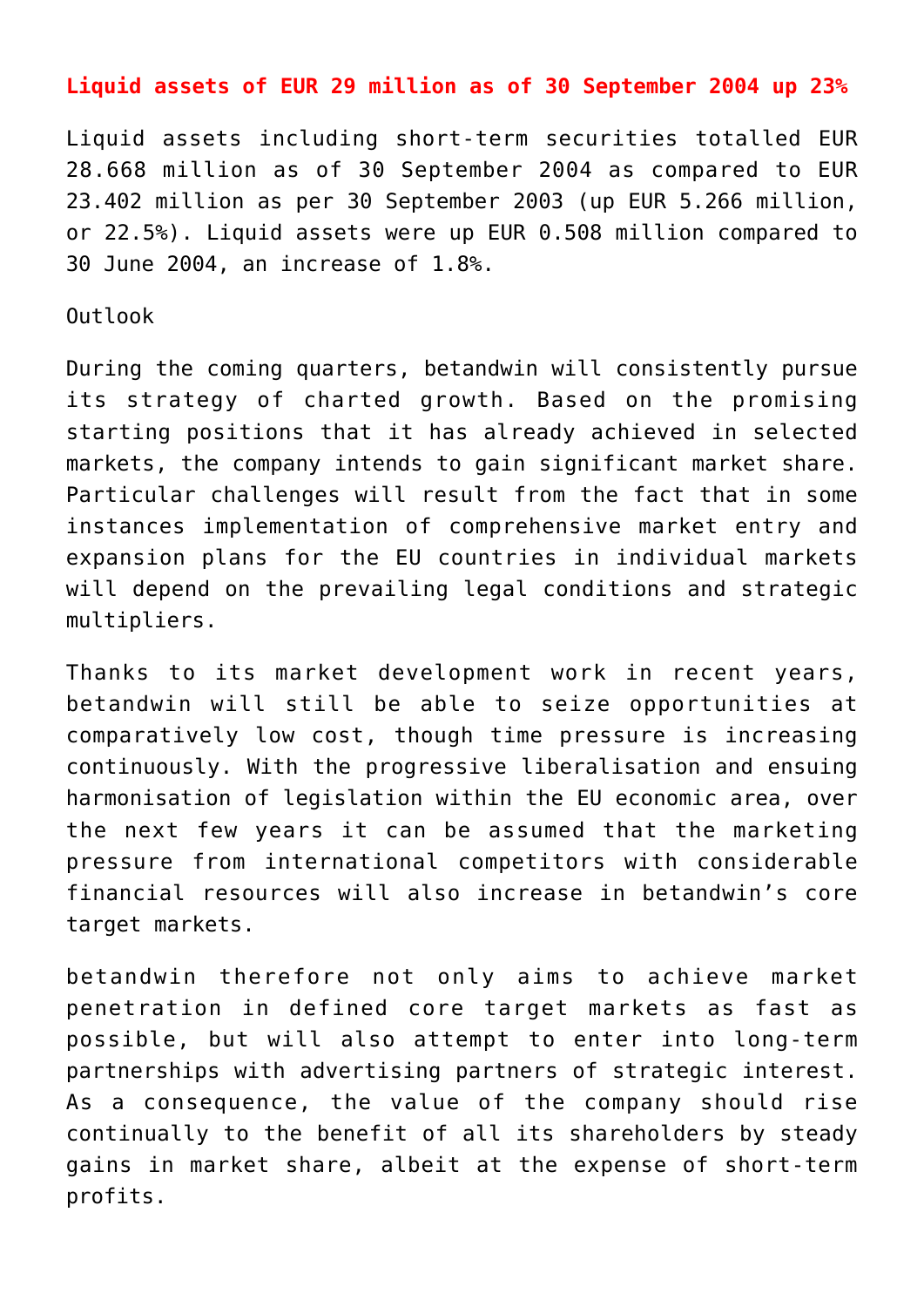By the year 2007, betandwin intends to have a market share of about five percent of the entire European online gaming market, and be the leading European online gaming brand.

# European gaming market: possible effects of the "directive of **the European Parliament and the European Council on services in the single market"**

Initial situation: At the beginning of 2004 the European Commission submitted the draft of a directive for the European Parliament and the European Council on the provision in the single market. Against the background of harmonising the legal regulations of member countries, the directive stipulates that the country of origin principle also applies to games of chance (including lotteries and betting). This means that the providers of betting and lotteries are subject only to the legislation of their home country, and at the same time that member states are not permitted to restrict the provision of services by a service provider operating in another member state. However, under article 18 of this draft directive, lotteries and betting will temporarily be exempted from the country of origin principle. The exception will apply until such time as legislation for the harmonisation of lotteries and betting comes into effect.

When this temporary exception comes to an end, games of chance will be considered as a service like any other, something the national monopolies are bitterly trying to prevent. They are setting their hopes on the fact that "state casinos and lotteries are tax-generating enterprises which no minister of finance would like to do without," as the CEO of one European state monopoly recently put it. The European Betting Association has criticised this indirect increase in taxation under the pretext of protecting the people as a higher tax burden on every single online gamer that is not in the spirit of Europe's single market. The association's view has received support from Heinz Meyer, for instance, one of Austria's leading experts in constitutional law. During the course of a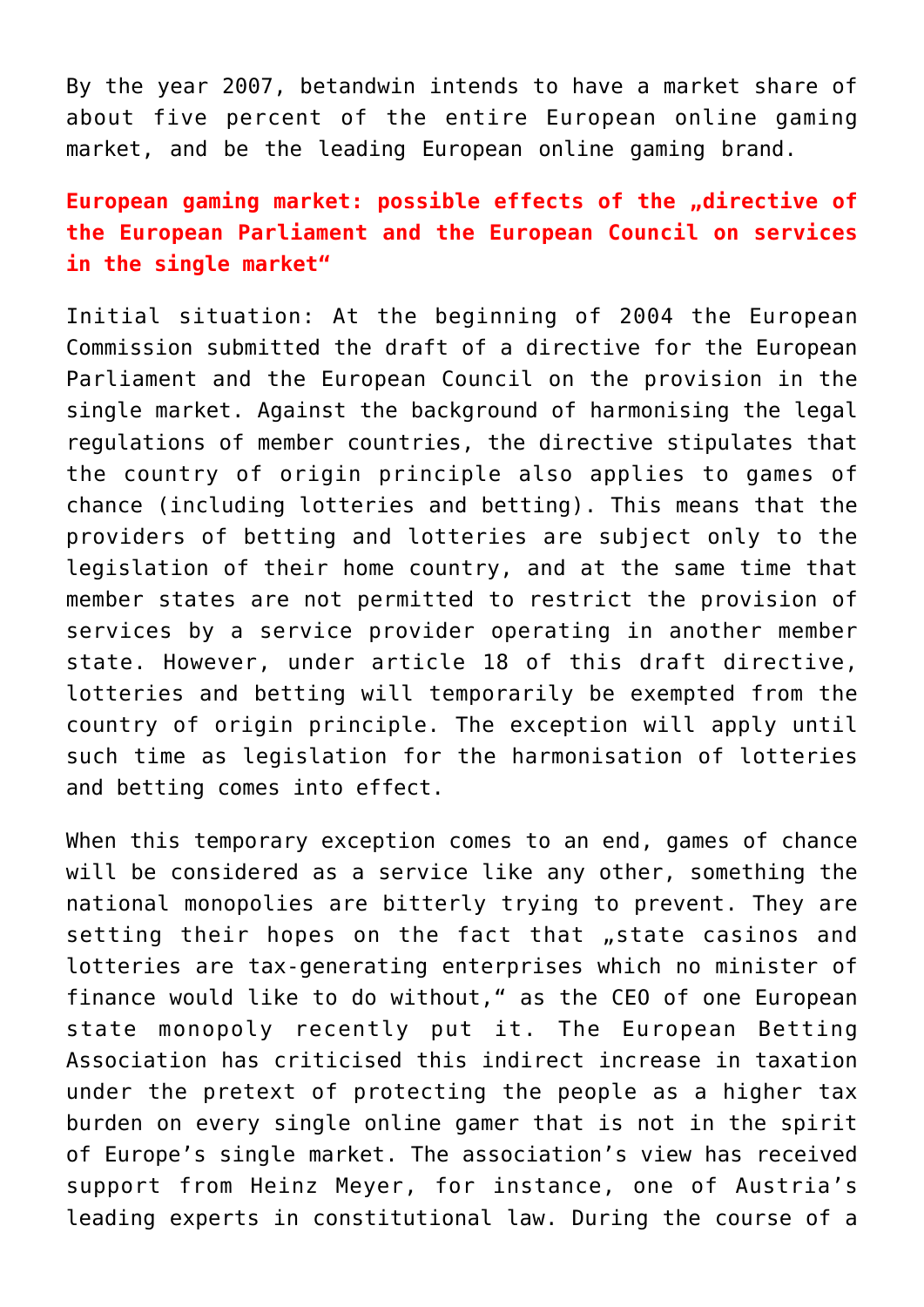symposium on the theme of "games of chance without borders", he expressed the opinion that Brussels would give up its monopolistic attitude. According to information from the European Commission, the declared objective of the draft directive is to create an EU single market for services by the year 2010. The title of Heinz Meyer's paper was "dismantling the bureaucratic hurdles to competitiveness in Europe".

# **Distribution channels**

 $M$ wireless" – As already announced, betandwin significantly expanded its range of mobile live betting products in the quarter now ended. In addition to soccer, using any WAPenabled mobile telephone customers can now also place live bets in sports ranging from Formula 1 motor racing and baseball to basketball, ice hockey, cycling, American football, motorcycling and motor rallies. Very soon it will also be possible to place bets on Alpine ski racing. In the meantime, playit customers also have the possibility to place mobile bets at wap.playit.com. SMS betting was introduced at the beginning of November, in Austria on the number 0900-500-700 and in Germany on 80008.

## **Product portfolio**

The company has also steadily expanded its product portfolio. The multi-player poker application Poker Lounge is now also available on www.betandwin.com and www.beteurope.com (this person-to-person application had been available online as a pilot project on the www.playit.com platform since July 2004). The soft games sector has also been greatly expanded. In addition to the lottery-type game "Balls of fire", the "games" section also comprises five other games such as bingo, virtual horseracing and boxing. The soft games sector will be steadily expanded during the coming quarters, and will eventually comprise around 24 different games. A horseracing betting section and an area for person-to-person games of skill like backgammon and chess are currently at the design stage.